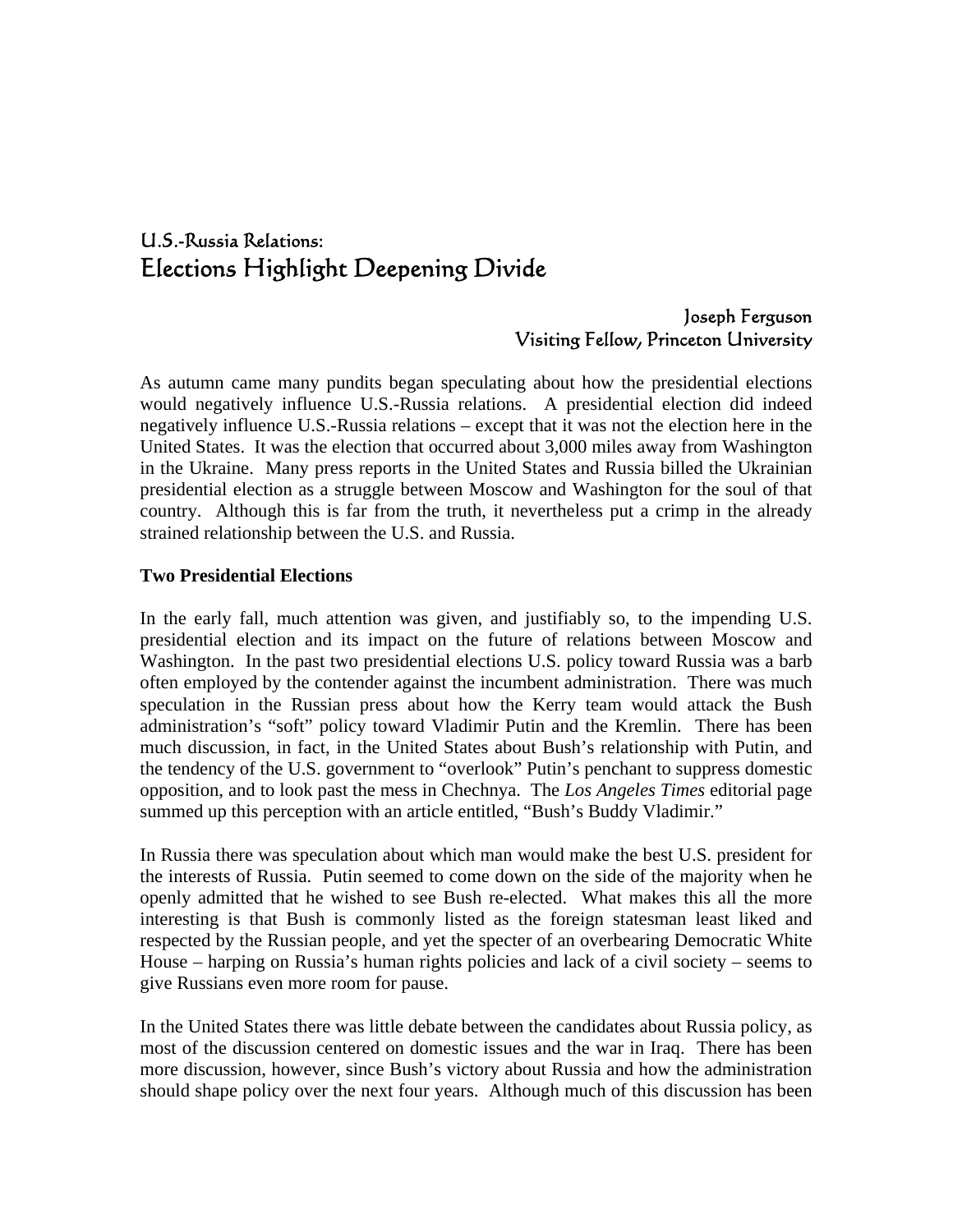centered in the press and academic circles, there appears to be some discussion in the administration about a new tack in Russia policy. It remains to be seen whether the United States will decide to become more vocal in its criticism of Russia, or whether it will maintain its policy of quiet support for its strategic ally in the war on terror.

The Ukrainian presidential election, which was closely followed in Russia, only burst onto the radar screen in the U.S. when it became apparent in late November that the vote was blatantly rigged to assure the victory of Prime Minister Viktor Yanukovich. The opposition candidate, Viktor Yushchenko, is much adored in the West and has the firm support of the United States. It was revealed that government-sponsored and private organizations in the U.S. provided financial support to the opposition, as the Russian government had provided both financial and logistical support to the government's candidate. It also came to light that Yushchenko might have been the victim of an assassination attempt through poisoning, and has a grossly disfigured face to prove it. Suspicions even centered on the possible complicity of the Russian special services in this sordid affair. Meanwhile, Putin criticized the U.S. government for meddling in the internal affairs of Ukraine.

After the Ukrainian Supreme Court ruled the Nov. 21 runoff election was invalid, a new vote took place Dec. 26, which resulted in a solid victory for Yushchenko. The West trumpeted his victory as an advance for democracy in Eastern Europe, while Russians lamented the "loss" of yet another part of the traditional Russian/Soviet empire. The widely read Russian newspaper *Argumenty i Fakty* stated that the "crisis in Kiev is a well-planned strike primarily directed at Russia," suggesting that Washington was behind it all. The fact that the western half of the country supported Yushchenko, and the eastern half supported Yanukovich added to the tension. People from the western half of the Ukraine are predominately Catholic and look toward Poland and the West as natural patrons, while the eastern half is predominately Orthodox, and a large Russian-speaking population there looks to Moscow for guidance. It was pointed out that Samuel Huntington's fault line of civilizations crosses through the middle of the country.

Russia has grudgingly accepted the new situation in the Ukraine, but it is yet another issue that adds to the festering feeling of betrayal and isolation from the West that Moscow has felt since the first round of NATO expansion was announced in the early 1990s.

#### **Russia's Domestic Situation and the West**

The ongoing drama behind the arrest of the leadership of the Russian oil giant Yukos and the breakup of that company is indicative of Western perceptions of how Russia's democratic experiment is progressing. Not only is Putin seen as crushing domestic opposition, but he is also threatening to alienate foreign investors with his iron-fisted breakup of one of Russia's most successful companies. The truth is always a shade grayer than people claim, but Putin's – and Russia's – image has taken a significant blow because of this episode, and other less publicized events. Yukos' management filed bankruptcy proceedings in a Houston, Texas court in an attempt to protect its assets,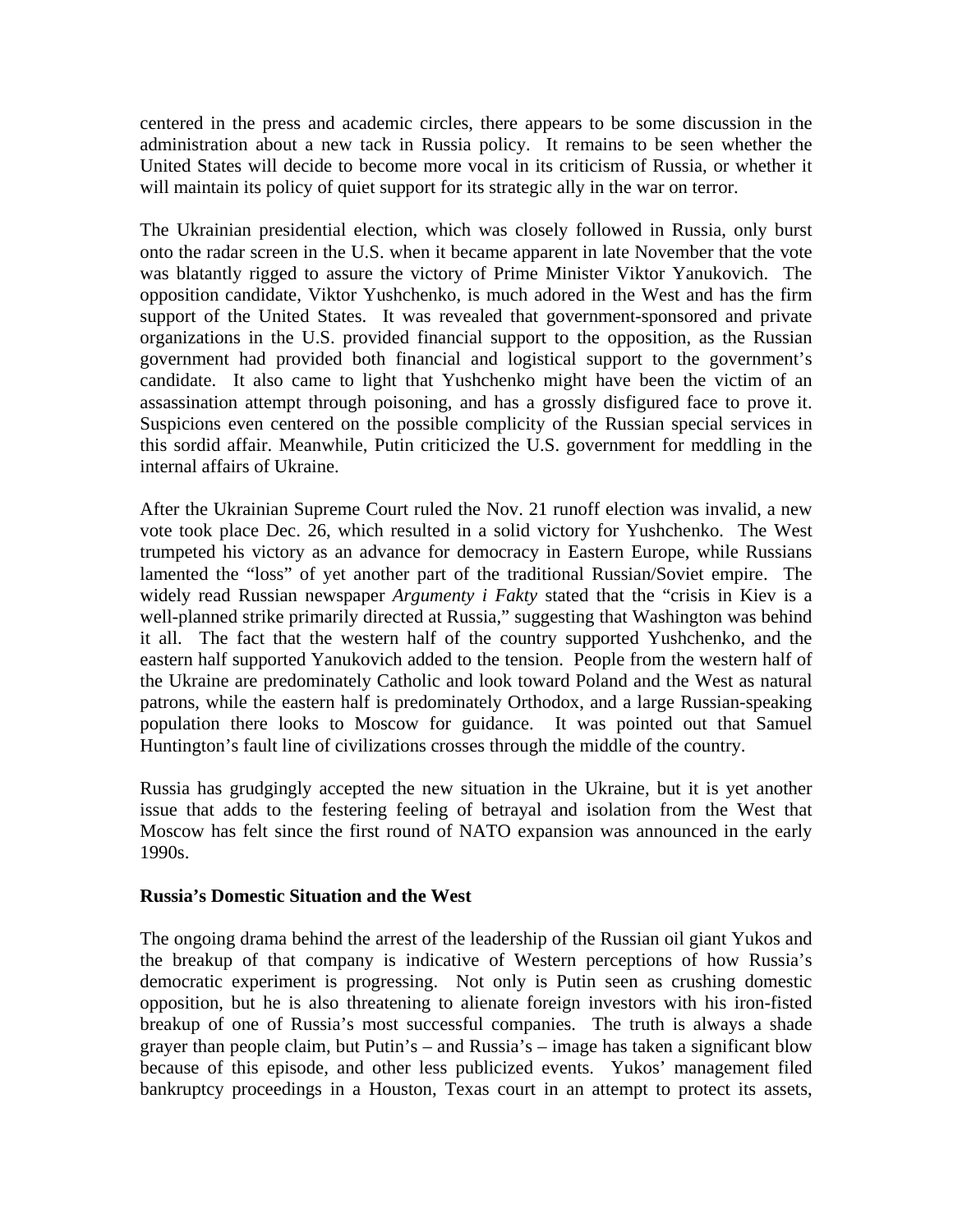which are being carved up and doled out, primarily to government-controlled energy firms like Rosneft. The Texas court ruled in late December in Yukos' favor, but since the beneficiary of Yukos' breakup and of the Yuganskneftegaz auction is Rosneft, a stateowned firm, it seems unlikely there will be any major repercussions from the ruling.

Putin's response to the Beslan tragedy is another issue that has clouded relations. As alluded to in last quarter's column, the Russian government's reaction has been to clamp down further on civil liberties, and Putin announced his intention to appoint regional governors rather than have them directly elected. There has also been an alarming tendency in Russia for opponents of the government, whether in the legislature or the mass media, to be silenced or emasculated. So powerful has the Kremlin become that the liberal bloc and the Communist party briefly flirted with the idea of forming a coalition.

These trends, along with the setbacks in attempts at energy cooperation and in joint counterterrorism efforts, have caused some rethinking in Washington. As the *Washington Post* wrote, "Bush and his team are evaluating their approach to Putin." During the APEC summit in Santiago, Chile, President Bush felt enough pressure from critics in the United States to talk to Putin about "democratic values," and reportedly pressed Putin on political reform. Secretary of State Colin Powell also publicly chided Moscow for its interference in the Ukrainian election. Powell's replacement, however, may be more hesitant to voice displeasure with Moscow. It has been speculated whether Condoleezza Rice's move to the State Department will herald a new shift in relations with Moscow. Many, however, are doubtful Rice will steer the change in course. "Condoleezza Rice is probably too pragmatic to sanction such a key ally as Russia for democratic backsliding," wrote a columnist for *RIA Novosti*.

#### **Strategic Relations and Eurasia**

U.S.-Russian strategic relations have reached a crossroads. In this column this author has argued that since 2001 the two governments have been skating over their differences in order to forge a bond against terrorism and the specter of a rising China in the Far East, which has left the leaders of both countries with a sense of disquiet. But the actions of the Kremlin both at home and in Chechnya have alienated many potential supporters in Washington, while Washington's seemingly endless game –at least in Russian eyes – of null reciprocity (NATO expansion, ABM withdrawal, the establishment of military bases in Central Asia, etc., without offering Russia any sort of *quid pro quo*) has left many in Russia with an image of the United States as a patronizing "friend" with no sense of compassion.

Perhaps in partial response to this, Vladimir Putin announced a serious upgrade of the Russian strategic nuclear arm in November. This includes a modernization program for the dilapidated strategic missile system and the construction of three new nuclear submarines. An analysis in *Moskovskie Novosti* expressed a typical Russian explanation: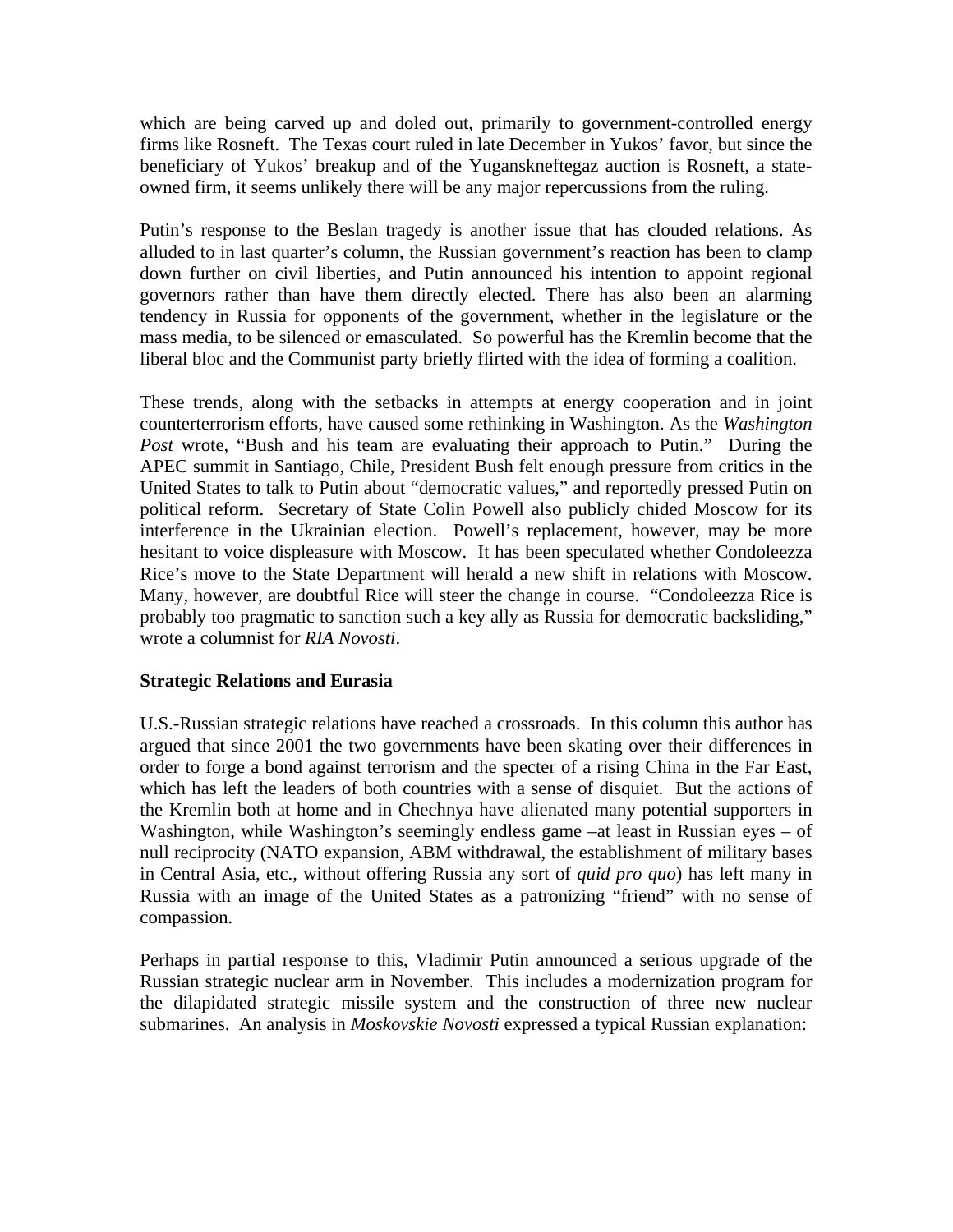"Strategic missiles remain the only chance to make the world respect Russia in the near future."

Pulling out an old card, the Russian government has also announced a series of largescale military exercises with China in 2005. The attempt to bolster relations with China goes hand in hand with attempts to reenergize relations with India as well. There is even talk of a "strategic triangle" that former Prime Minister Evgenii Primakov was so fond of. In a December visit to New Delhi, Putin said that he felt cooperation among Russia, India, and China "would make a great contribution to global security." Also while in New Delhi he warned that unilateralism was a dangerous trend for the world, an obvious reference to the United States. Although India and China are somewhat lukewarm toward the idea of an axis, they both continue to buy large numbers of sophisticated weapons systems from Russia.

Moscow also aspires to play the energy card to gain leverage in Asia. The Russian government finally announced that it would go ahead with a Taishet-Nakhodka route for the oil pipeline to the Pacific, a route that favors Japanese interests. China had lobbied strongly for a pipeline to Daqing in northeastern China, and is no doubt disappointed with the decision. But to help ease the sting it has been announced by the Russian government that the China National Petroleum Corporation (CNPC) will be allowed to take a 20 percent interest in the Yukos subsidiary Yuganskneftegaz, which was recently auctioned off by the government. The Yuganskneftegaz auction was controversial. It was widely expected that a state firm – either Gazprom or Rosneft – would gain a controlling share, and that seems to have transpired when mysterious shell company Baikal Finance won the bid. The details of this transaction are still being sorted out, but it appears that Rosneft was the winner.

In spite of the announcement of a pipeline to the Pacific port of Nakhodka, Russia's diplomatic relations with Japan have been thorny. Putin announced on two different occasions over the past few months that the Russian government was prepared to honor the 1956 Japan-Soviet Joint Declaration that stipulated the handover to Japan of two of the disputed islands north of Hokkaido after the signing of a peace treaty. As in the past, Japan did not bite. During the APEC summit in Santiago, Prime Minister Koizumi Junichiro told Putin during a brief meeting that Japan's demands for all four islands had not changed. Putin's proposed visit to Japan in early 2005 seems to have been pushed into the Spring, and it remains to be seen whether it will actually come off. Russia's attempt to play an active role in Korean Peninsula security issues has stalled along with all diplomatic activity there.

For the past four years the Bush administration has periodically chided Russia for its policies at home and in Chechnya, while touting the strategic partnership. It now appears there is domestic and international pressure for the United States to either sit at the table or leave. 2005 could be a watershed year for U.S.-Russian relations. It will be up to the Bush administration to decide whether it wants to maintain the strategic partnership with Moscow in its current form, or whether Bush and his team will opt to become constructive critics of Vladimir Putin and the "New Russia." Whichever decision the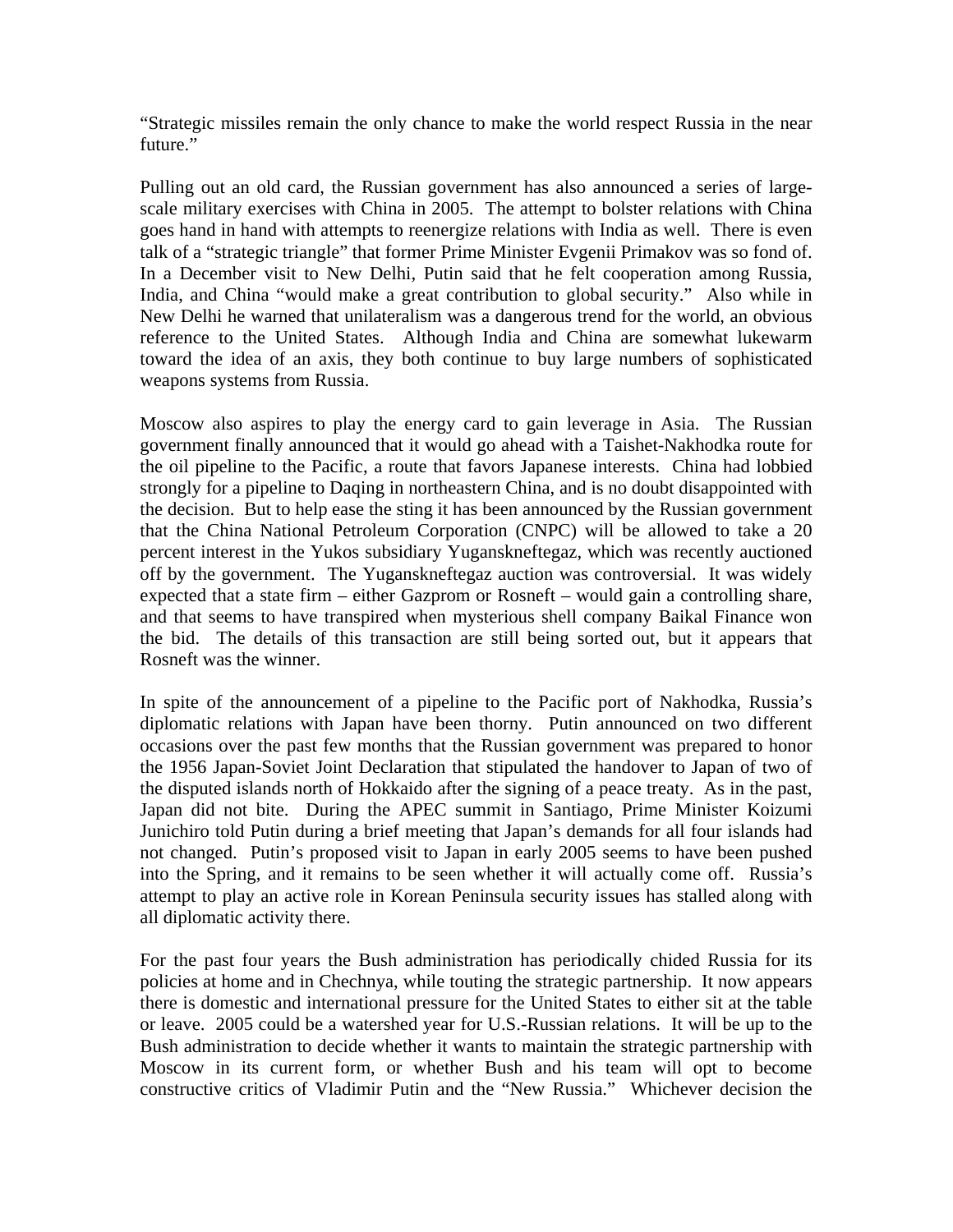Bush administration makes, it will have a profound impact on the international system in East Asia, where China looms as a giant both physically and in the minds of people of all nations. At this point it is too early to say whether the triangular relationship among Beijing, Moscow, and Washington will become a zero-sum relationship, but the potential for it to become so is certainly there, given the vicissitudes of U.S.-Russian relations.

## **Chronology of U.S.-Russia Relations October-December 2004**

**Oct. 3, 2004:** Russian Finance Minister Alexei Kudrin visits Washington, where he meets with U.S. and international business leaders to discuss trade and investment in Russia.

**Oct. 11-12, 2004:** Russian Foreign Minister Sergei Lavrov visits Tehran to meet with Iranian leaders.

**Oct. 18, 2004:** Russian President Vladimir Putin, in an interview, admits he would prefer U.S. President George Bush re-elected, rather than having a Democratic administration.

**Oct. 19, 2004:** U.S. State Department says that it is concerned about the proposed sale of a unit of the Russian oil company Yukos, saying that it is being done under "coercion."

**Oct. 26, 2004:** Deputy Secretary of State Richard Armitage leads a U.S. delegation to Moscow and Kazakhstan to discuss cooperation in the war on terror. In Moscow, Armitage meets with Russian Deputy Foreign Minister Sergei Kislyak.

**Oct. 29, 2004:** The Russian government summons the U.S. chargé to protest a Pentagon claim that Russian soldiers spirited away hundreds of tons of explosives from a site in Iraq just before the U.S. invasion.

**Oct. 31, 2004:** The first round of presidential elections in Ukraine takes place and Prime Minister Viktor Yanukovich and opposition candidate Viktor Yushchenko survive to the second round runoff.

**Nov. 2, 2004:** George Bush re-elected president.

**Nov. 7, 2004:** In an interview on Moscow television U.S. Ambassador to Russia Alexander Vershbow reiterates the concern of the U.S. government about the prosecution of the Russian oil company Yukos and its leadership.

**Nov. 19, 2004:** Martin Malia, brilliant Russian historian at the University of California-Berkeley, dies.